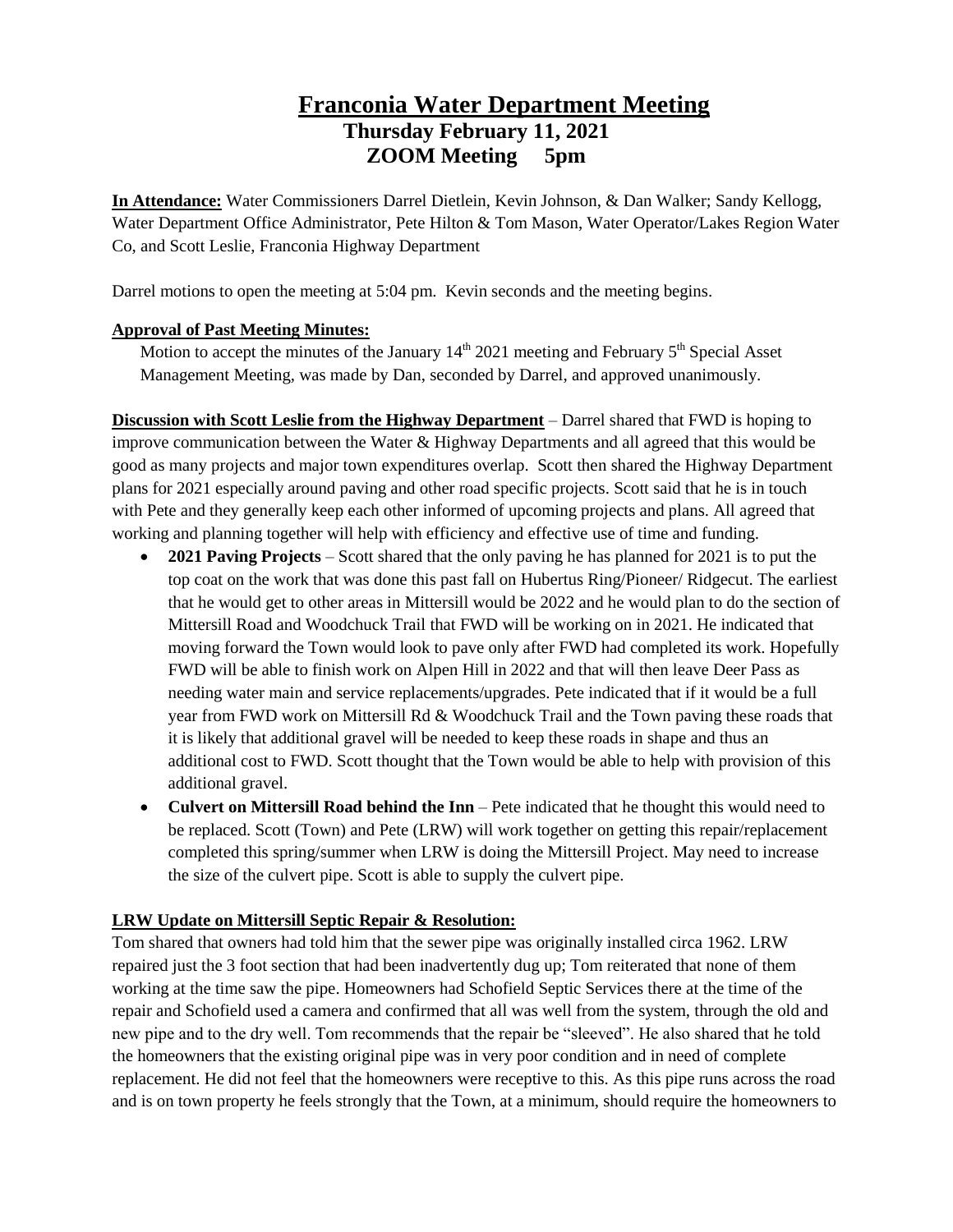"sleeve" at least the section of pipe that crosses beneath the road and that this should be completed ahead of Scott putting the top coat on the road this coming summer/fall.

**Action:** Sandy to craft a letter to homeowners to be reviewed by commissioners and LRW prior to sending. Letter to include the following:

- Repair has been completed.
- Request that at a minimum the sewer pipe located within the Town right of way be "sleeved".
- Recommendation that the homeowners replace the pipe as the pipe is in very poor condition. Commissioners may need to have oversight of this repair/replacement as it will involve crossing the Town road, or LRW could be contracted by the homeowners to do this work.

**New contract with LRW for 2021** – Sandy had forwarded to Tom at LRW the additions and requests from the commissioners for inclusion and/or discussion in the new 2021 Contract. Tom apologized for not getting this revised and back to FWD. He indicated that he had reviewed the list and didn't see any problem with including the items. He asked for clarification on the request for updated maps as this is outside of their scope of work. They do track work completed and could supply a list of upgrades to the Water System done by LRW.

**Action:** Sandy to look for email from Tom with revised contract and get that out to the commissioners.

## **Pete's Update:**

- **2021 Emergency Plans** these are currently being worked on and once the drafts are completed will be sent along for review by the commissioners.
- **PH Testing –** Pete indicated that this was satisfactorily completed.
- **Electric Usage at Old Fire Station –** Pete indicated that he was working with his son, from Sabourn Electric, on investigating this. Darrel suggested that they look at the pump as that is the "high consumer" in that building. Tom suggested that if the recorder does not shed light on the situation then they will contact the power company for an audit. Darrel suggested contacting Royal Electric for troubleshooting ahead of contacting the power company.
- **Water Line Location on Main St** Presby is looking for FWD to locate the water line on the lot on Main Street that has been recently purchased by the Perlo's. Scott Clang had been unable to locate this in the fall and Tom & Pete both agree that this may now need to wait until the spring.
- **Mittersill Update**: all set to move forward and confirmed with LRW to start as early as possible in the spring, April/May when weather permits.

### **Sandy's Update:**

 **Electric Bill** – The new contracts were included in the meeting packet. Sandy is hoping that the commissioners will approve both contracts and move to authorize Sandy to sign the initial 6 month contract that will bring the FWD renewal to coincide with the rest of the Town's renewal in September. Then join the Town in the offered 48 month contract.

**Motion:** To authorize Sandy to sign the 6 month contract with Nextara for the FWD, as long as the name on the contract is changed from Town of Franconia to Franconia Water Department or that Kim approves for the Town of Franconia. Made by Dan, seconded by Darrel and approved unanimously.

 **Phone Bills** - Sandy shared that the new phone contract had been executed and is awaiting the next phone bills, anticipating a reduction.